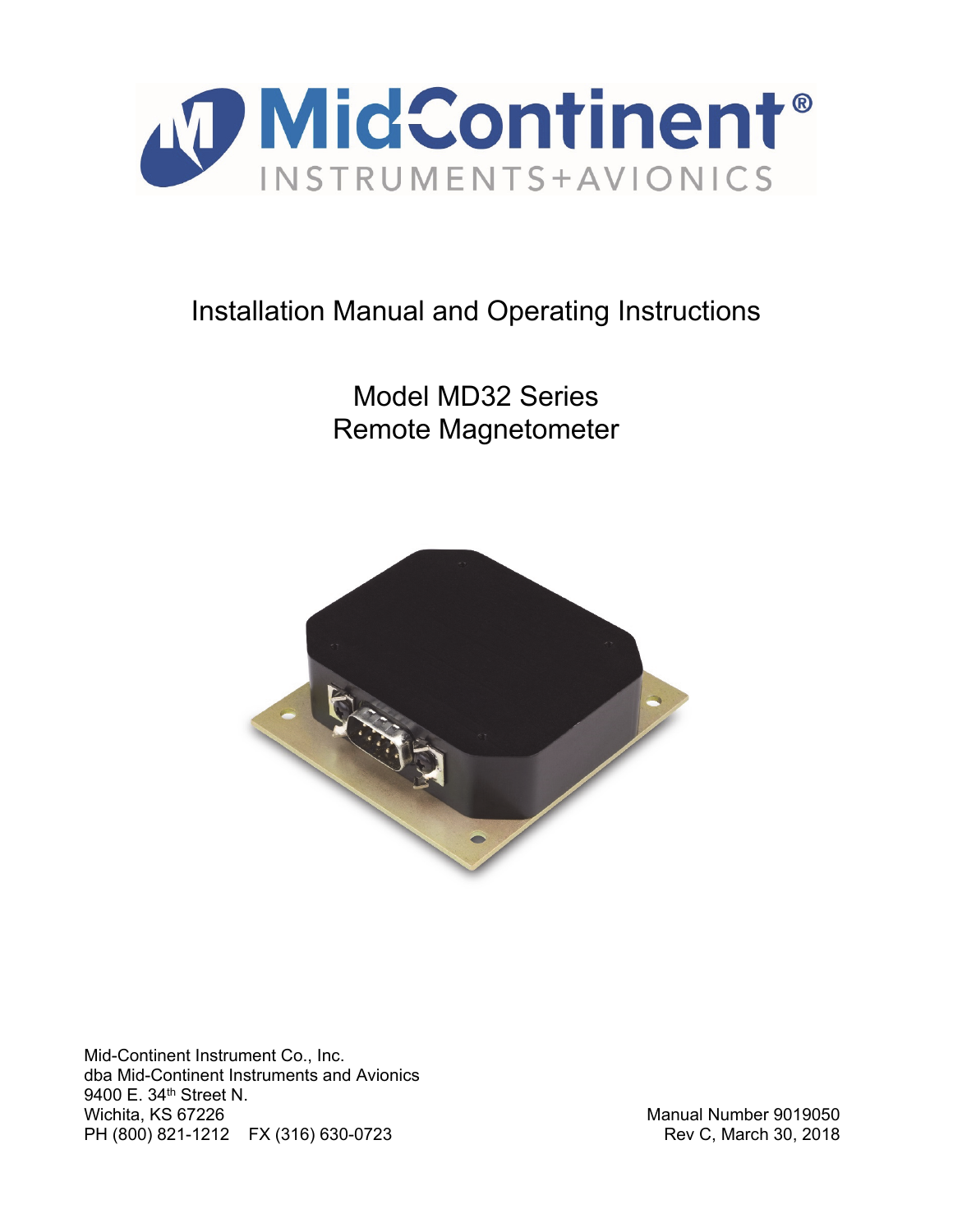

# **FOREWORD**

This manual provides information intended for use by persons who, in accordance with current regulatory requirements, are qualified to install this equipment. If further information is required, please contact:

> Mid-Continent Instruments and Avionics Attn: Customer Service Dept. 9400 E. 34th St. N. Wichita, KS 67226 USA Phone 316-630-0101 Fax 316-630-0723 ks.customerservice@mcico.com www.mcico.com

We welcome your comments concerning this manual. Although every effort has been made to keep it free of errors, some may occur. When reporting a specific problem, please describe it briefly and include the manual part number, the paragraph/figure/table reference and the page number. Send your comments to:

> Mid-Continent Instruments and Avionics Attn: Customer Service Dept. 9400 E. 34th St. N. Wichita, KS 67226 USA Phone 316-630-0101 Fax 316-630-0723 ks.customerservice@mcico.com

All products produced by Mid-Continent Instrument, Co., Inc., are designed and manufactured in Wichita, KS, USA.

#### Copyright 2018 Mid-Continent Instrument Co., Inc.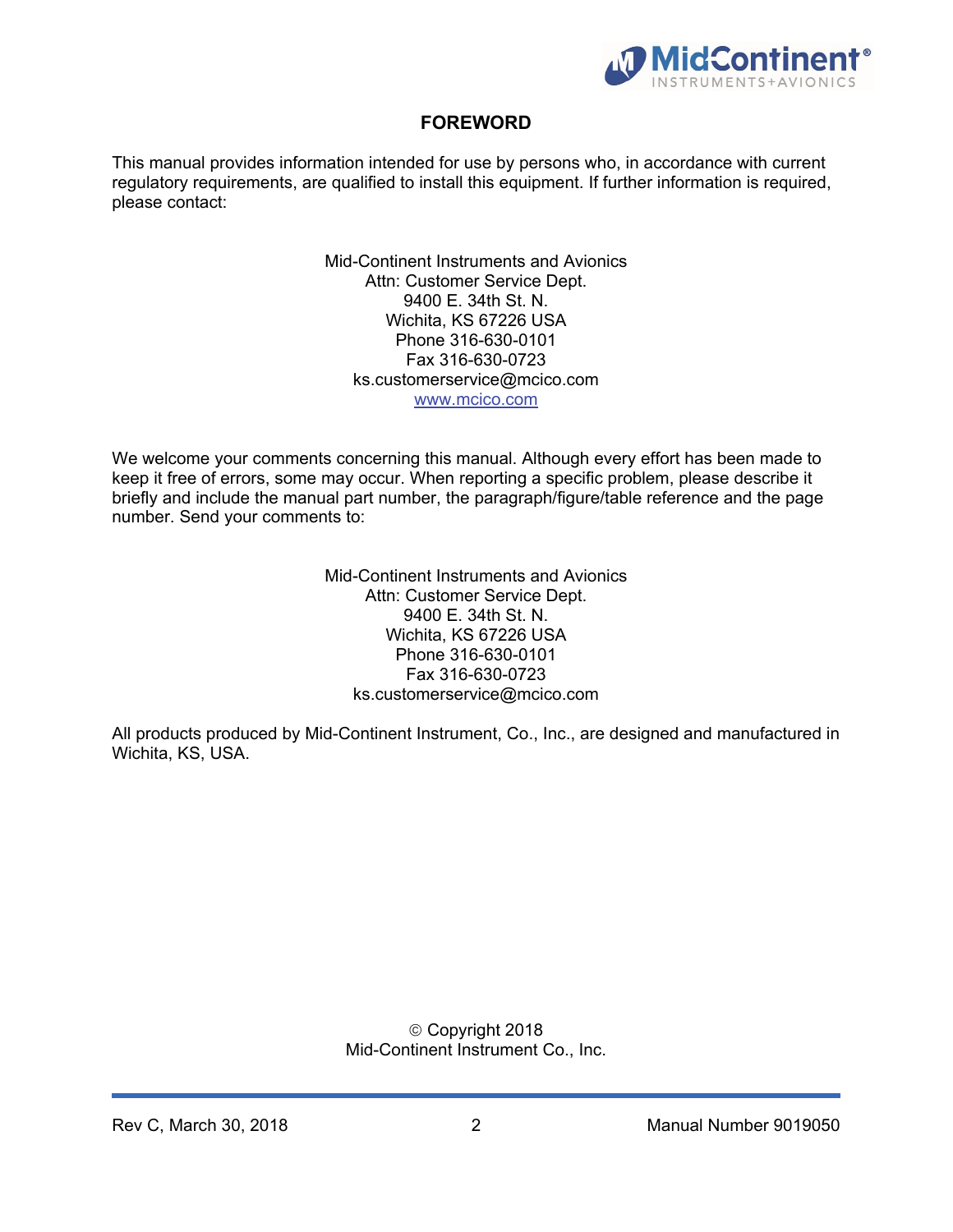

# **REVISION DETAIL**

| <b>Revision</b> | <b>Date</b> | <b>Approved</b> | <b>Detail</b>                                                                                                                                                                                                                                                                              |
|-----------------|-------------|-----------------|--------------------------------------------------------------------------------------------------------------------------------------------------------------------------------------------------------------------------------------------------------------------------------------------|
| A               | 03/02/2018  | <b>CAS</b>      | Initial release                                                                                                                                                                                                                                                                            |
| B               | 03/21/2018  | <b>CAS</b>      | 1) Provided additional details in 2.4 regarding<br>limitations and deviations<br>2) Added description for wire shield terminations<br>3) Updated Environmental Qualification Statement<br>in $3.2$<br>4) Removed reference to EASA qualification<br>5) Miscellaneous clerical corrections. |
| C               | 03/30/2018  | <b>BAW</b>      | Removed reference to magnetic field strength<br>deviation, Section 2.4, Limitations.                                                                                                                                                                                                       |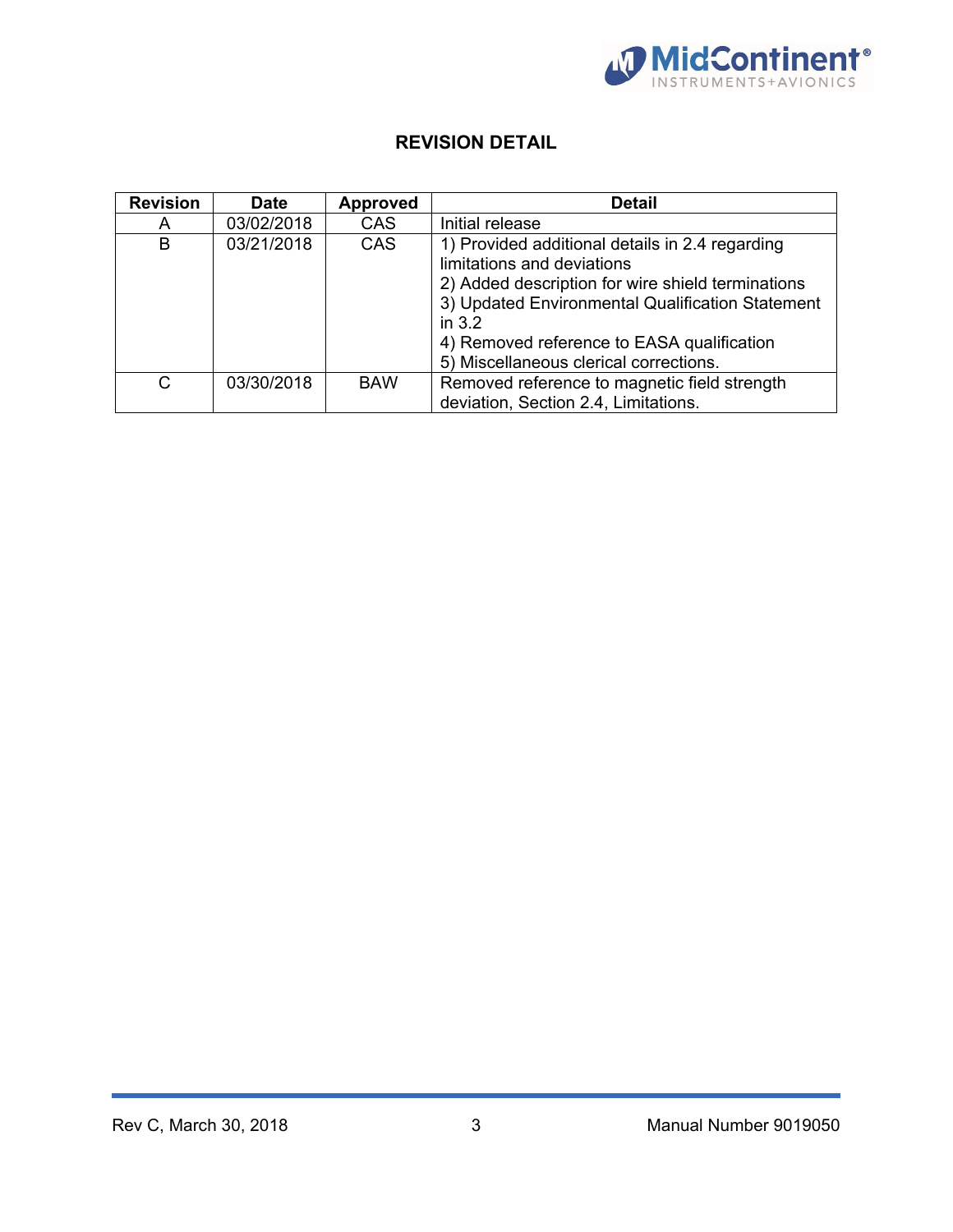

# **TABLE OF CONTENTS**

| <b>SECTION 1</b> |  |  |
|------------------|--|--|
| 11               |  |  |
| 1.2              |  |  |
| 1.2.1            |  |  |
| 1.2.2            |  |  |
| 1.2.3            |  |  |
| 1.2.4            |  |  |
| <b>SECTION 2</b> |  |  |
| 2.1              |  |  |
| 22               |  |  |
| 2.3              |  |  |
| 2.4              |  |  |
| 2.5              |  |  |
| 2.6              |  |  |
| 2.6.1            |  |  |
| 2.6.2            |  |  |
| 27               |  |  |
| <b>SECTION 3</b> |  |  |
| 3.1              |  |  |
| 3.2              |  |  |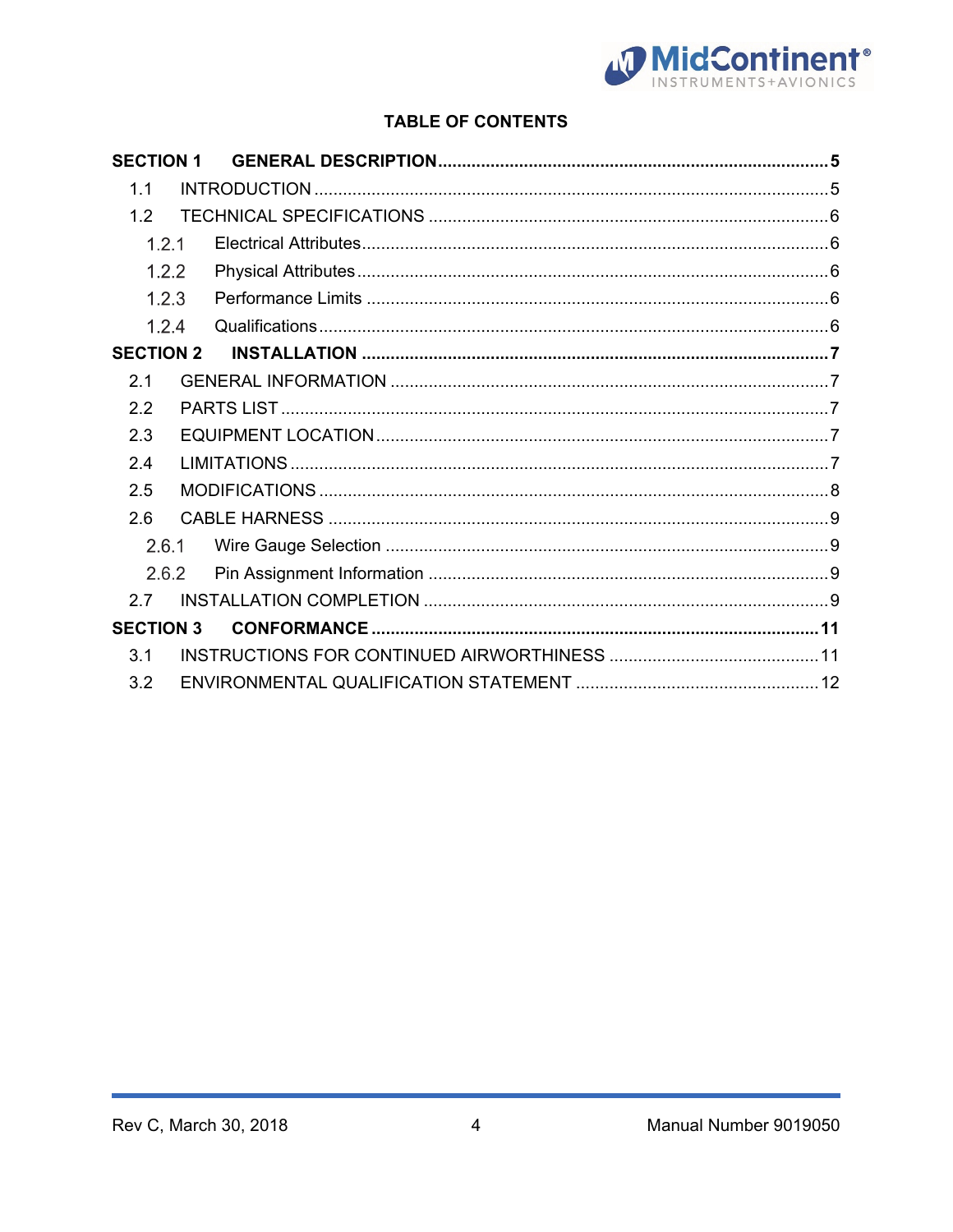

#### **SECTION 1 GENERAL DESCRIPTION**

#### **1.1 INTRODUCTION**

The model MD32 Remote Magnetometer, part number series 6420032-( ), extends the functionality of the MD302 Standby Attitude Module to a full air data, attitude and heading reference system (ADAHRS) solution. By providing magnetic heading data, the MD32 enables the MD302 to independently meet the gyro-stabilized heading indication requirements of TSO-C6e as part of the integrated cockpit display, or as a remote data source.

The MD32 provides ARINC 429 data by way of a simple 4-wire shielded cable connecting data and power to the MD302. As an added benefit, the backup battery integral to the MD302 is also capable of supporting the MD32 Remote Magnetometer in the case of aircraft power loss (MD302 Mod 2 versions or greater).

The MD32 option for the MD302 is suitable for certified aircraft in 14 CFR, Part 23, 25, 27, or 29. The MD32 series Remote Magnetometer is FAA certified to TSO-C6e, with embedded software designed to RTCA/DO-178C, Design Assurance Level A (DAL A), and tested to the rigorous environmental standards of RTCA/DO-160G.

Highlighted features include: all solid-state components, easy and flexible installation, on-aircraft calibration, and a small, light-weight housing appropriate for installations in a wing or tail location.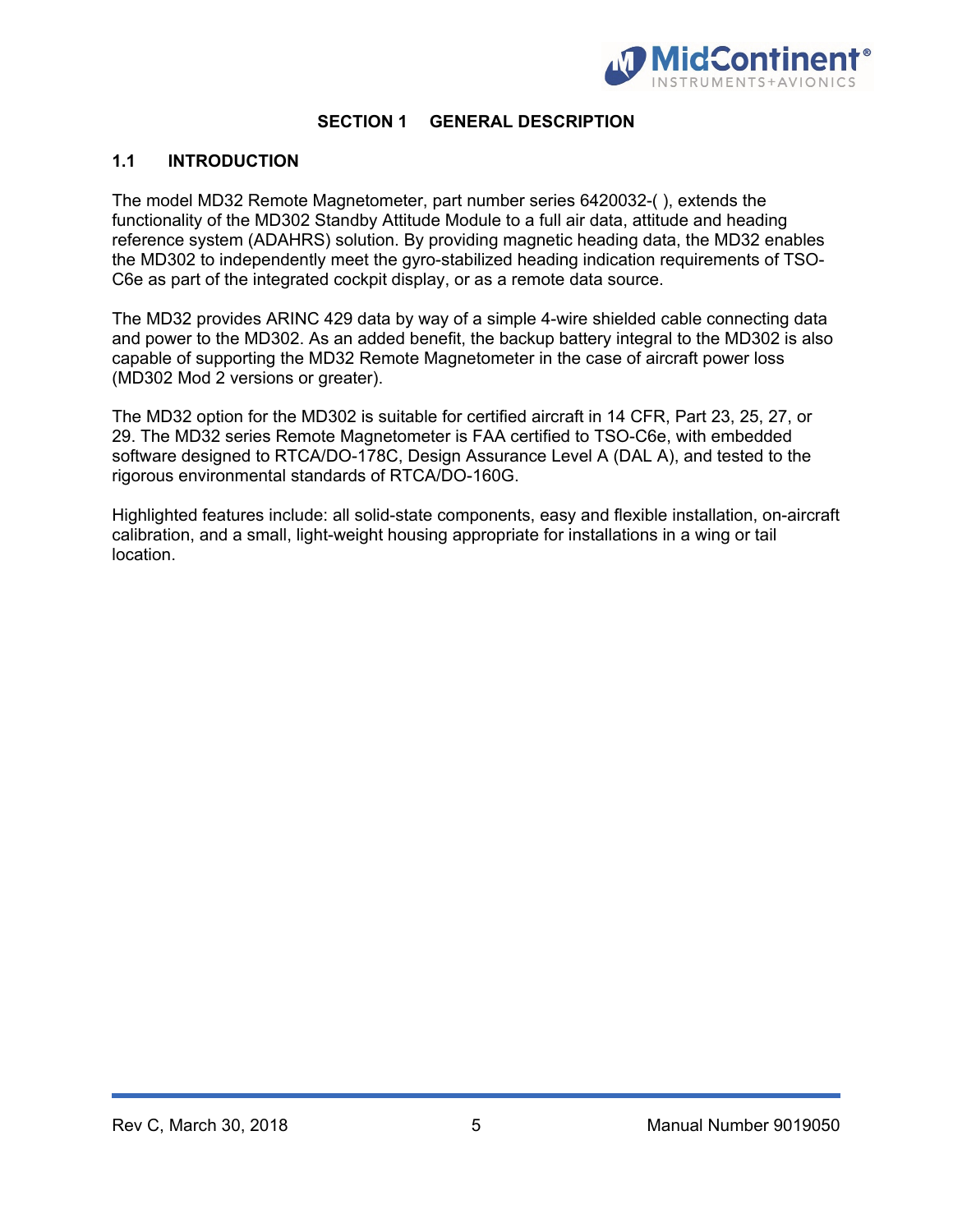

## **1.2 TECHNICAL SPECIFICATIONS**

## **Electrical Attributes**

| Input Voltage: | $7 - 32$ VDC                   |
|----------------|--------------------------------|
| Input Power:   | $0.56$ watts                   |
| Output Data:   | ARINC 429 (proprietary format) |

**Table 1.1** 

## **Physical Attributes**

| Weight:                                       | 3.0 ounces $(.085 \text{ kg})$                 |  |
|-----------------------------------------------|------------------------------------------------|--|
| Dimensions:<br>(not including connector mate) | 3.0 inches x 2.75 inches x 0.81 inches (LxWxH) |  |
| <b>Mating Connector:</b>                      | MCI P/N 8017287                                |  |
| Mounting:                                     | Base mount – any orientation                   |  |

**Table 1.2** 

## **1.2.3 Performance Limits**

|                                | Within $+/-2^{\circ}$ up to 55 $^{\circ}$ N or 45 $^{\circ}$ S; |
|--------------------------------|-----------------------------------------------------------------|
| Heading Accuracy vs. Latitude: | increasing error towards the magnetic N and S poles             |
| Altitude:                      | +55,000 feet                                                    |
| Temperature:                   | -55°C to +70°C (-67°F to +158°F)                                |

#### **Table 1.3**

#### **Qualifications**

| Certification:                      | FAA TSO-C6e                                             |  |  |  |
|-------------------------------------|---------------------------------------------------------|--|--|--|
| <b>Environmental Qualification:</b> | RTCA/DO-160G Environmental Category;<br>See Section 3.2 |  |  |  |
| Software Qualification:             | RTCA/DO-178C, Design Assurance Level A                  |  |  |  |

**Table 1.4**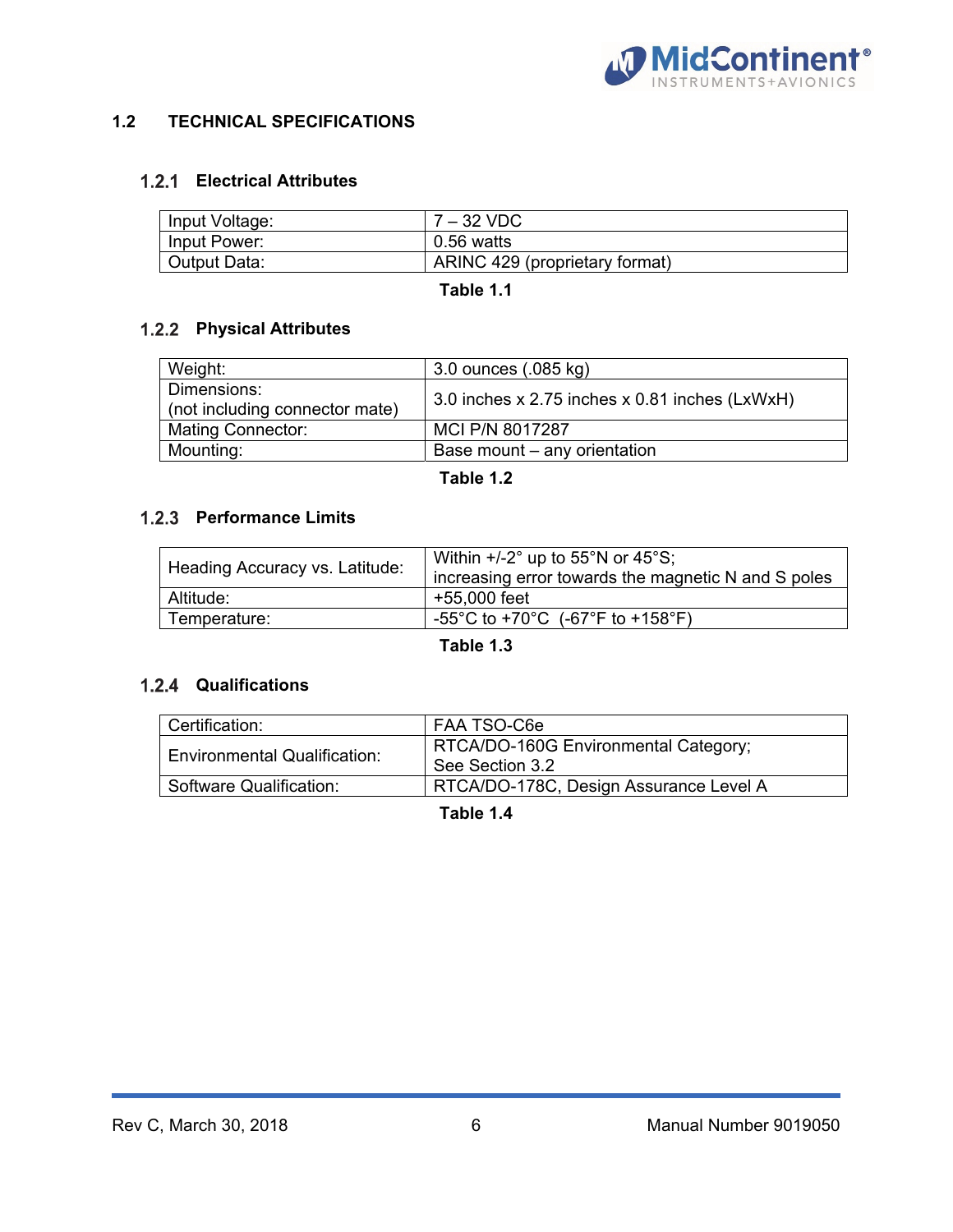

## **SECTION 2 INSTALLATION**

#### **2.1 GENERAL INFORMATION**

This section contains interconnect diagrams, mounting dimensions and other information pertaining to the installation of the MD32 Remote Magnetometer. After installation of cabling and before installation of the equipment, ensure that power is applied only to the appropriate pins.

#### **2.2 PARTS LIST**

When unpacking this equipment, make a visual inspection for evidence of any damage that may have incurred during shipment. The following parts should be included:

Item Description MCIA Part Number

- a. MD32 Magnetometer 6420032-( )
- b. Installation Manual 9019050
- c. Connector Kit 9019092-1

**2.3 EQUIPMENT LOCATION** 

To support the ease of installation, the MD32 is designed to be capable of mounting in any orientation. Using four (4) #4 or #6 machine screws, secure the baseplate of the unit to a secure/stable portion of the airframe. The MD32 Remote Magnetometer is recommended to be installed in the wing or similar location away from large concentrations of ferrous materials or potential electromagnetic interference to produce the most accurate results.

#### **2.4 LIMITATIONS**

The MD32 Remote Magnetometer is certified to TSO-C6e as part of a system (i.e. "incomplete system"). It must be installed in conjunction with an MD302 Standby Attitude Module, MCIA part number 6420302-( ), to provide complete heading functionality. The MD302 must have software version 1.1.0 or higher installed to support the function of the MD32. Limitations associated with accuracy and performance of the heading indication are listed in Section 1.2.

The conditions and tests for TSO approval of this article are minimum performance standards. Those installing this article, either on or within a specific type or class of aircraft must determine that the aircraft installation conditions are within the TSO standards which include any accepted integrated non-TSO functions. TSO articles and any accepted integrated non-TSO function(s) must have separate approval for installation in an aircraft. The article may be installed only according to 14 CFR part 43 or the applicable airworthiness requirements. This is an incomplete system intended to provide the following functions: magnetic direction sensing data presented to an MD302 Standby Attitude Module.

The TSO requires that the article must meet the minimum performance specifications (MPS) within SAE/AS8013 Revision A. The MD32 complies with the requirements of Sections 4 and 5 of AS8013A. Performance requirements were evaluated using a system comprised of the MD32 and the MD302, demonstrating that the MD32 provided sufficiently accurate sensor data. The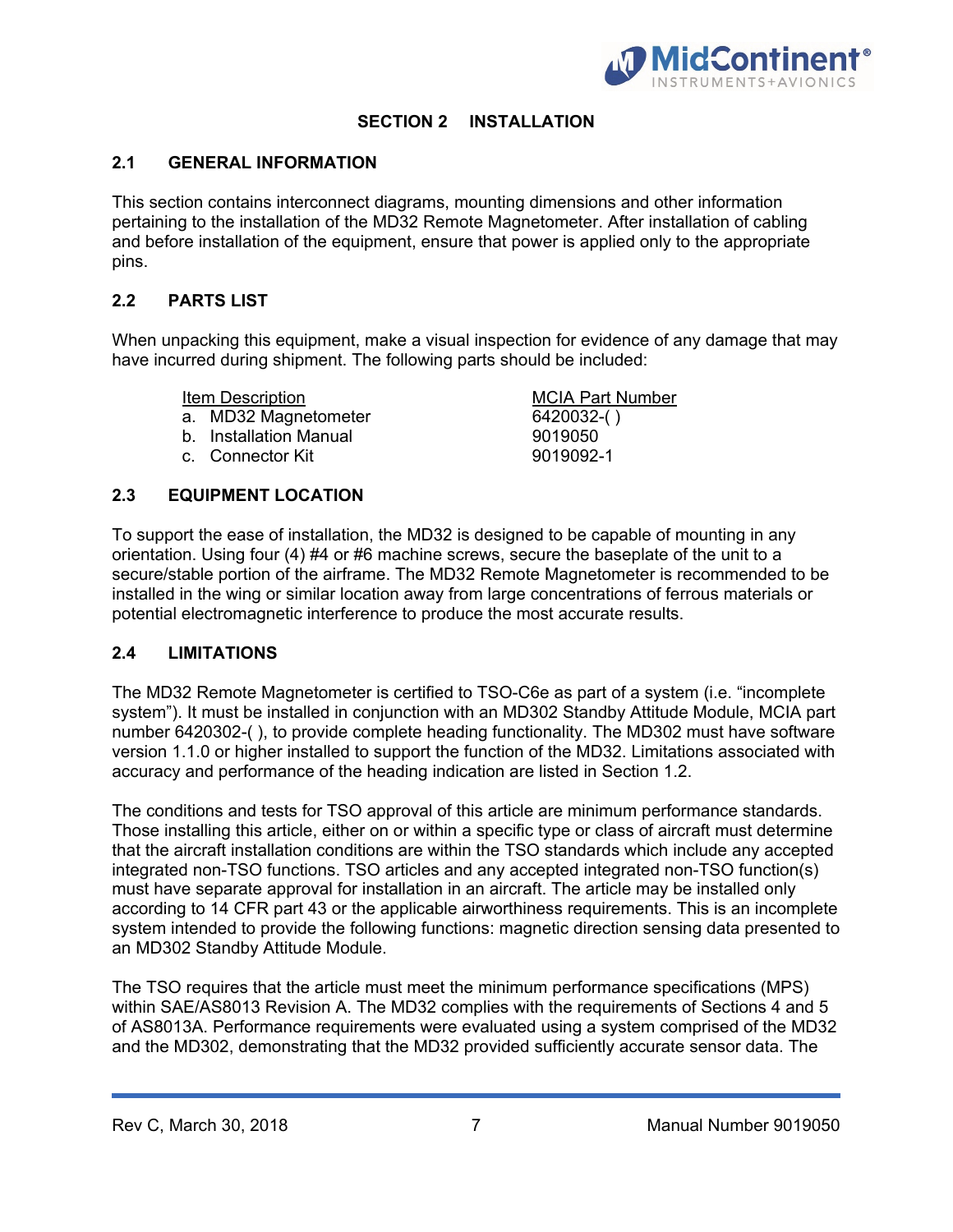

general requirements in Section 3 are not addressed by the MD32 since the MD302 provides the indication/display and user interface portion of the system.

The conditions for TSO approval include the following granted deviations:

- RTCA/DO-160G was used in lieu of RTCA/DO-160E for environmental qualification
- RTCA/DO-178C was used in lieu of RTCA/DO-178B for software qualification

#### **2.5 MODIFICATIONS**

Each model MD32 (part number 6420032-( )) has a nameplate that identifies the manufacturer, part number, description, certifications and technical specifications of the unit. It also includes the "MOD" or modification number representing notable changes in the hardware design of the unit. Software revisions are reflected in the software version displayed on the MD302 Review Configuration screen. The following are descriptions of the current modification releases of the MD32 Remote Magnetometer.

#### **MOD 0**

Modification (MOD) 0 is identified on the nameplate by the lack of marking on the MOD numbers shown as blocks 1 through 9 (i.e. 1-9 are visible).

Mod 0 is the initial release of the MD32 Remote Magnetometer.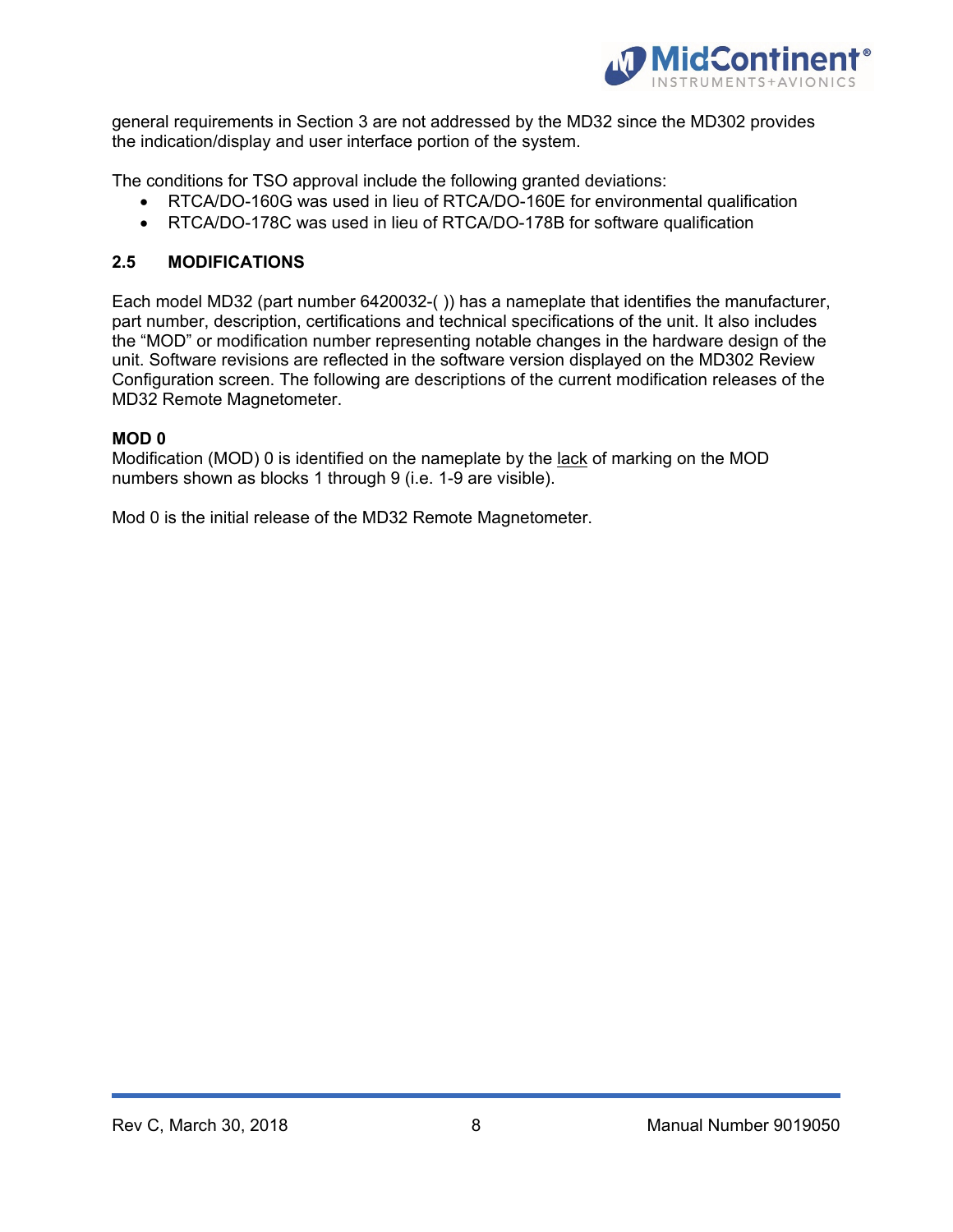

#### **2.6 CABLE HARNESS**

#### 2.6.1 Wire Gauge Selection

M27500-22TG2T14 (or equivalent) shielded twisted pair for both power/ground and data lines. The ground wire should be attached to the airframe as close to the power source as practicable.

## **2.6.2 Pin Assignment Information**

The MD32 is intended to connect directly to the MD302, requiring a single-point modification to the installed cable harness. MD302 units updated with MOD 2 provide additional connection options to allow for backup power to the MD32 from the internal battery, and to accommodate a second ARINC 429 input so that the first input may remain connected to an existing EFIS or ARINC data source.

**Pin 1** – Ground. One option is to make a tee connection to Pin 6 of the MD302.

**Pin 5** – Power connects to aircraft power (7-32 VDC). One option is to make a tee connection to Pin 1 of the MD302. Another option is to connect to Pin 11 of a MOD 2 MD302 for backup power from the internal battery.

**Pin 6** – ARINC Out B connects to MD302 Pin 13. Optionally, it may connect to the second ARINC input Pin 4 of a MOD 2 MD302.

**Pin 7** – ARINC Out A connects to MD302 Pin 12. Optionally, it may connect to the second ARINC input Pin 9 of a MOD-2 MD302.

**Mating connector backshell** – ground shield(s) from the shielded twisted pair should be terminated to the mating connector backshell (case ground).

#### **2.7 INSTALLATION COMPLETION**

The system must be calibrated after installation. Calibration is done through access to the MD302 Configuration Menu. MD302 software version 1.1.0 or greater is required. Note that MOD 2 is not required for the MD302, but it may make installation easier as noted above in 2.6.2. See MD302 installation manual for additional details.

|              | Pin # Description  |  |  |
|--------------|--------------------|--|--|
|              | Ground             |  |  |
| $\mathbf{2}$ | <b>Not Used</b>    |  |  |
| 3            | <b>Reserved</b>    |  |  |
| 4            | <b>Reserved</b>    |  |  |
| 5            | Power              |  |  |
| 6            | <b>ARINC Out B</b> |  |  |
| 7            | <b>ARINC Out A</b> |  |  |
| 8            | <b>Not Used</b>    |  |  |
| 9            | <b>Not Used</b>    |  |  |

**Table 2.1 Connector Pinout**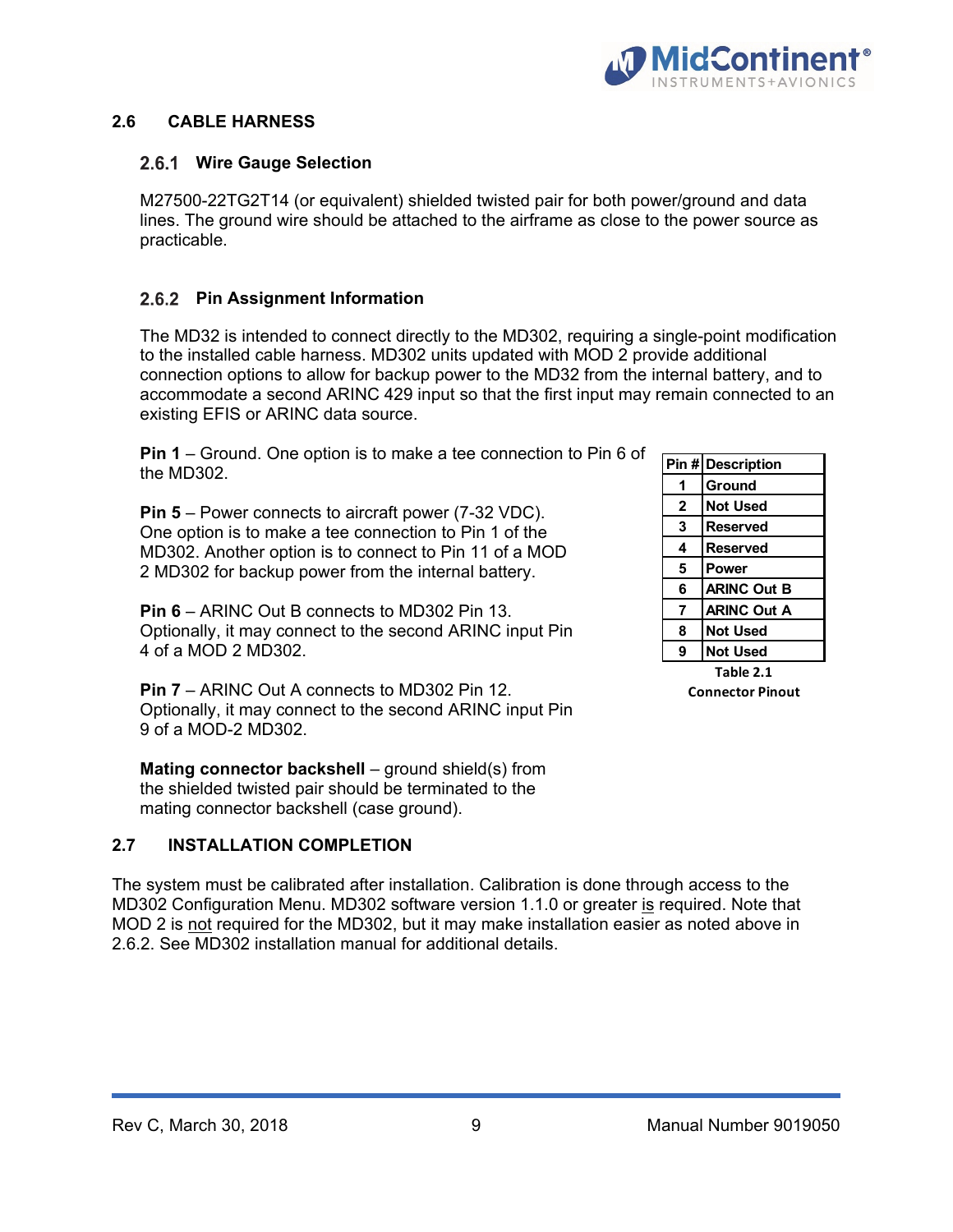



**MD32 Outline Drawing**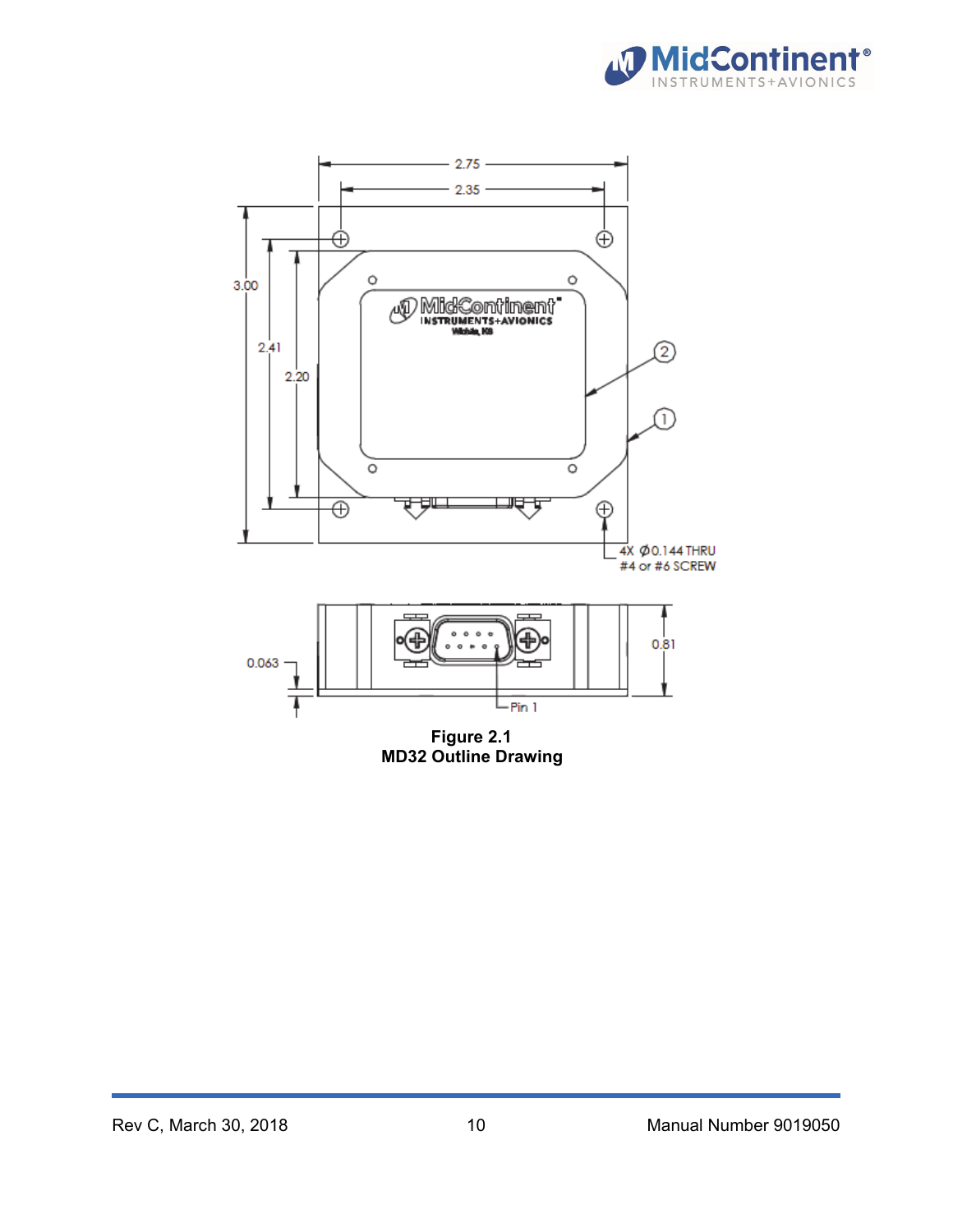

## **SECTION 3 CONFORMANCE**

## **3.1 INSTRUCTIONS FOR CONTINUED AIRWORTHINESS**

No periodic scheduled maintenance or calibration is necessary for continued airworthiness of the MD32 Remote Magnetometer.

If the unit fails to perform to specifications, or if the magnetic environment of the aircraft installation changes over time, recalibration may be performed as noted in Section 2.7. If recalibration does not resolve the issue, the unit must be removed and serviced by Mid-Continent Instruments and Avionics or their authorized designee.